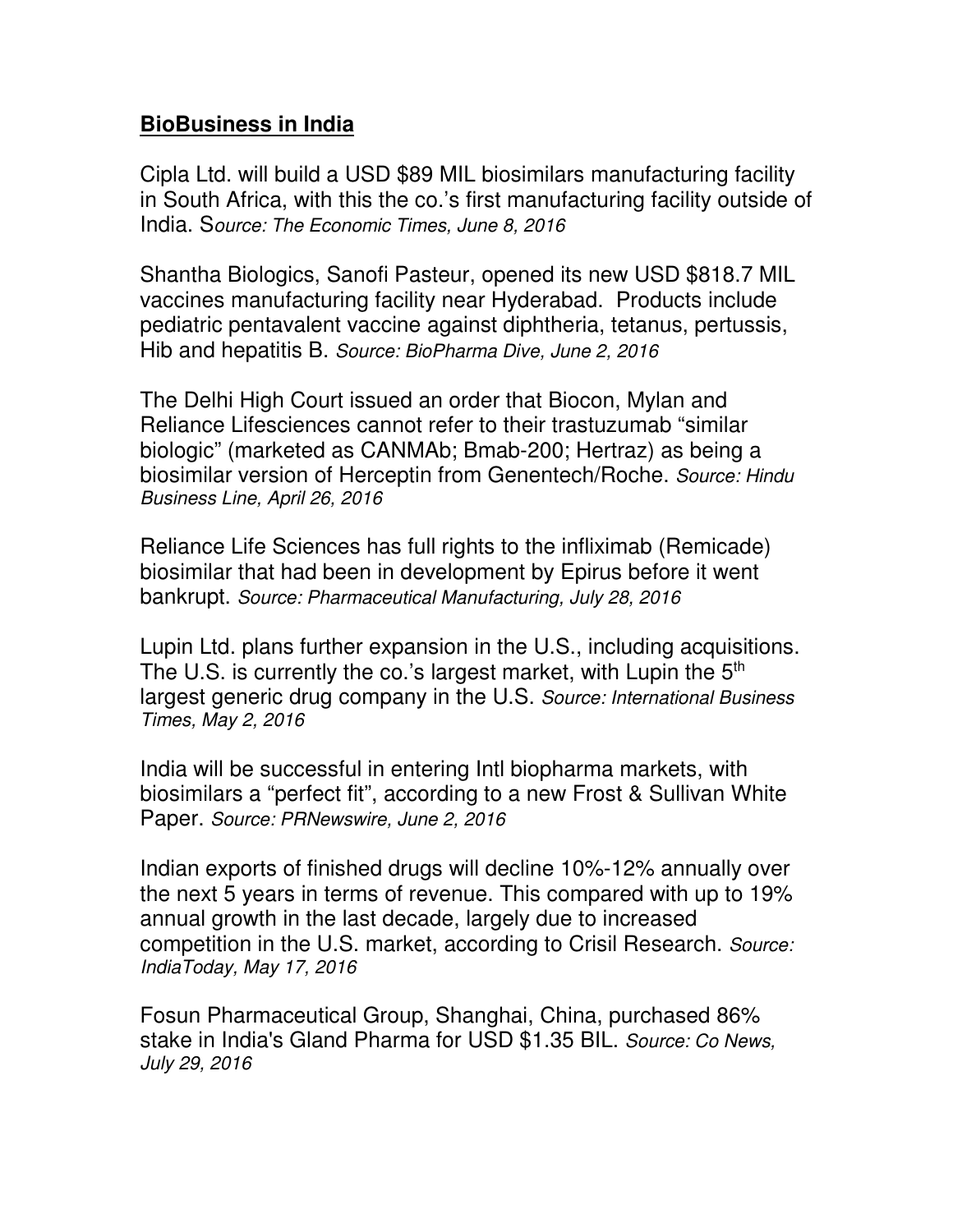Biocon plans to file for U.S. approval of 4 biosimilar products – versions of insulin glargine (Lantus), trastuzumab (Herceptin), pegfilgrastim (Neulasta) and adalimumab (Humira). *Source: FiercePharma, June 1, 2016*

Neotia University, West Bengal, concluded an agreement with Frost & Sullivan Inc. to collaborate in setting up biotech parks in India and promoting entrepreneurship. *Source: Business Standard, April 22, 2016*

India-based "buyers clubs" are increasing, with Americans purchasing cheap pharmaceuticals, such as for hepatitis C and biopharmaceuticals, in India, with these either mailed to them or traveling to India to receive their drugs. *Source: CNNMoney, June 2, 2016* 

India imported USD \$2.22 BIL in drug APIs in 2015, up from \$2.11 in 2014, but with the country trying to reduce API imports, ≥80% of which come from China. *Source: International Business Times, May 3, 2016*

## **BioScience in India**

Indian chapter of the Parenteral Drug Association cited the shortage of skilled parenteral drug workforce as the greatest handicap faced by the Indian pharma industry. *Source: Hindu Business Line, May 6, 2016* 

Researchers at Rabin Medical Center in Petah-Tikvah, Israel, reported that U.S. consumers pay the highest costs for pharmas, while pharmas are least affordable in India and China, now the source for most drugs. Drugs were most affordable in Australia. *Source: Reuters, June 6, 2016*

## **Regulatory and Clinical in India**

Central Drugs Standard Control Organization, which worked with the Department of Biotechnology, proposed new guidelines concerning waiving (not requiring) late-stage trials where products are already approved in highly-regulated markets. *Source: FiercePharma, July 5, 2016*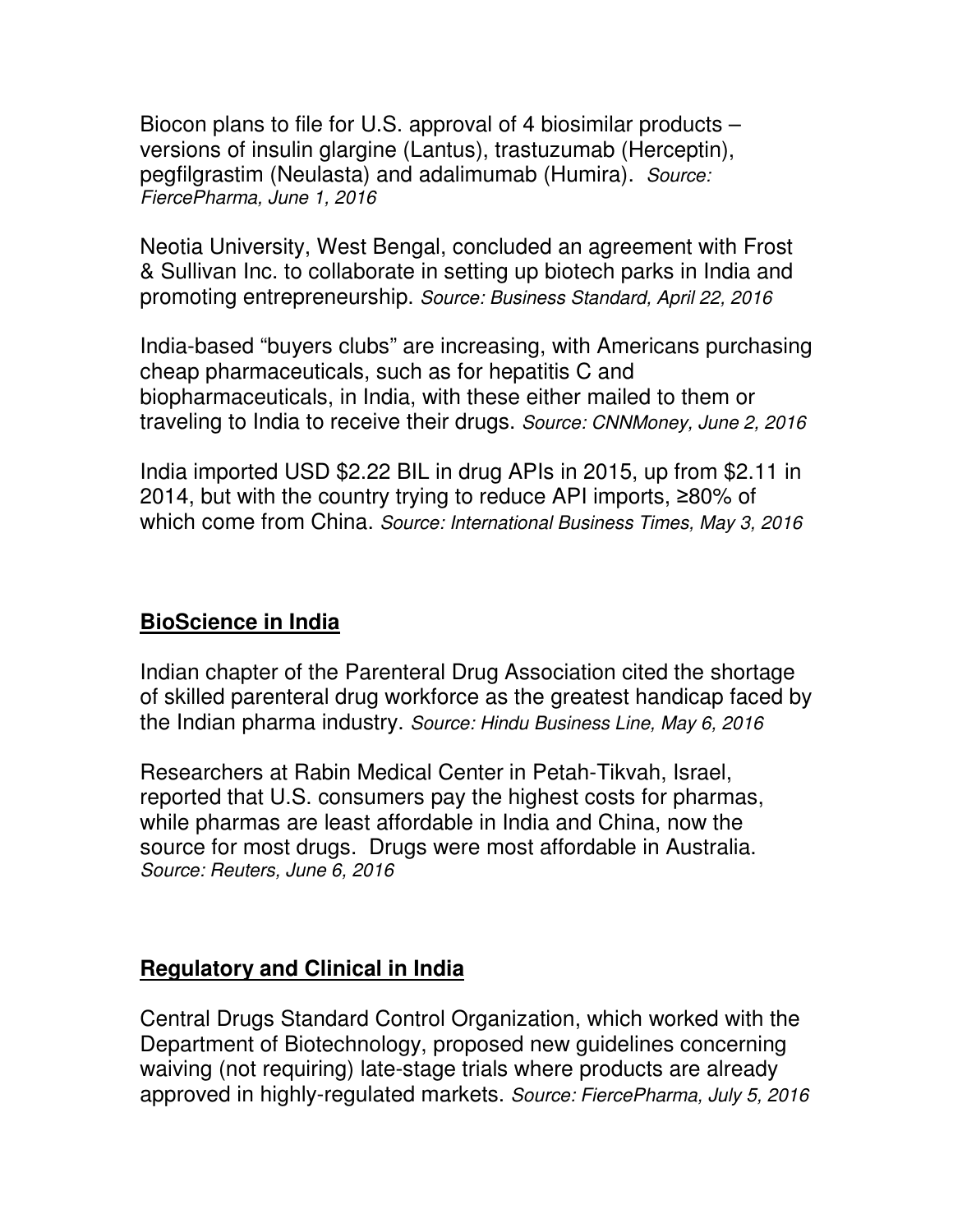Prime Minister Narendra Modi stated the Union Cabinet abandoned updating the Drug and Cosmetics Act of 1940 in favor of a rewrite to better include new regulations concerning biopharmas, cell therapies and clinical trials. *Source: In-Pharmatechnologist.com, June 23, 2016*

U.S. Trade Representative's (USTR's) Special 301 report continues to put India on its 'Priority Watch List' for its intellectual property rights (IPR) regime. *Source: IP-Health, April 29, 2016*

Central Research Institute established India's first Current Good Manufacturing Practice compliant facility for the production of vaccines for universal immunization program vaccines manufacture. *Source: Domain-b.com, April 25, 2016*

India's parliament funded a Regional Centre for Biotechnology in Faridabad, Haryana. The center will also offer Masters and Ph.D. degrees. *Source: General Knowledge Today, July 19, 2016*

Daiichi Sankyo, Japan, received a USD \$400 MIL award from two leading Indian investors related to deception involving the company's acquisition of Ranbaxy, including non-disclosure of manufacturing problems and failures. *Source: Wessex Life Science Cluster, May 5, 2016*

RPG Life Sciences Ltd., Mumbai, a formulation specialist co. sold its biotech unit to Intas Pharmaceuticals Ltd for USD >\$3.7 MIL. *Source: Deal Street Asia, May 27, 2016*

Drugs Controller General India granted limited approval to Stempeutics' allogeneic stem cell product, Stempeucel for the treatment of Buerger's Disease, with this the 1<sup>st</sup> off-the-shelf stem cell product approved in India. *Source: BioPharma-Reporter.com, June 1, 2016*

Serum Institute of India is suing two former employees for theft of vaccine-related intellectual property and filing related patents for another co. *Source: The Indian Express, May 9, 2016*

The Subject Expert Committee, Drug Controller General of India did not support an application by Sanofi to conduct clinical trials with a